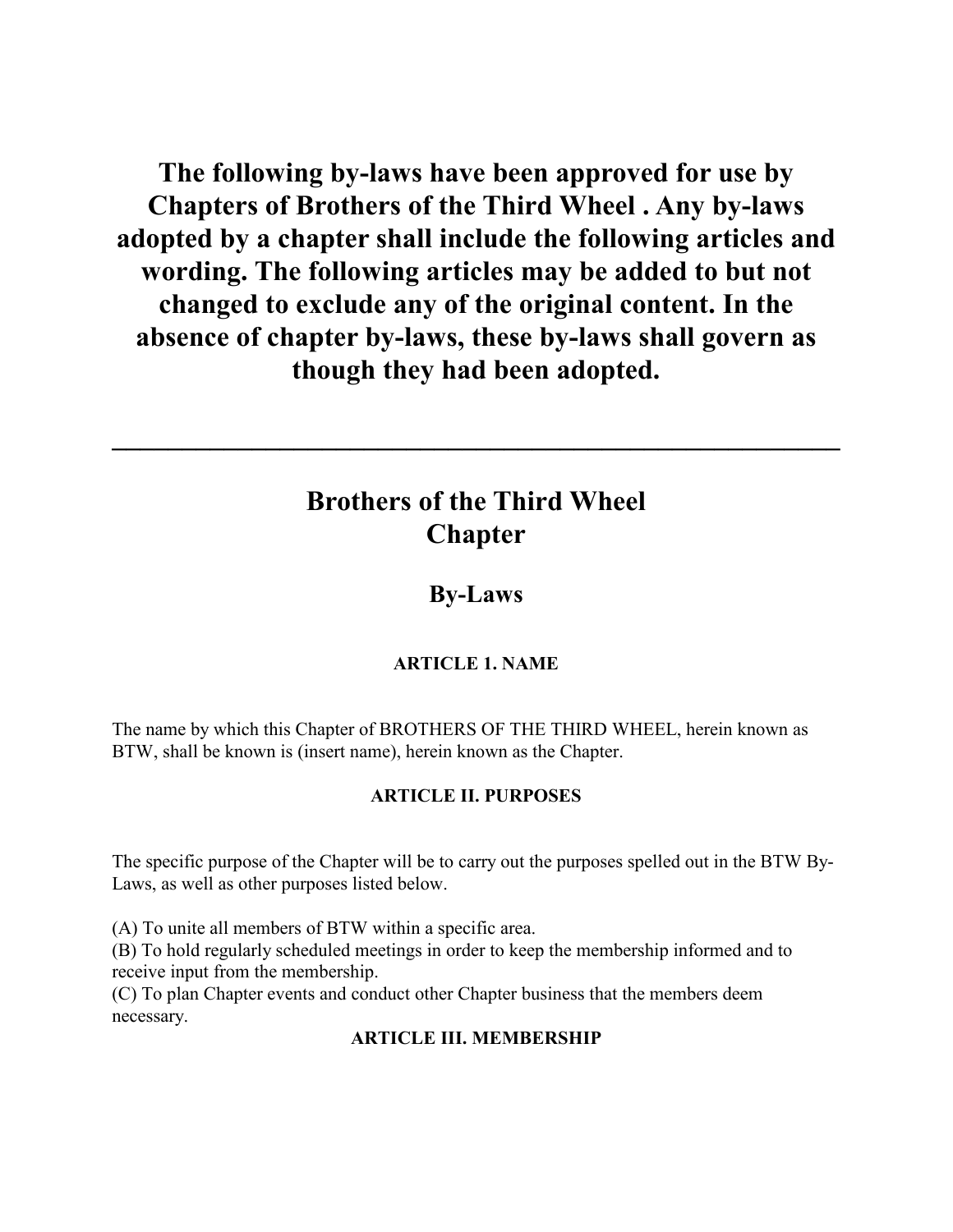Membership in the Chapter shall be open to any one who is a member of BTW in good standing and in good standing with the Chapter. BTW does not discriminate in any manner. All decision making power shall be vested in the membership. No officer shall make decisions, involving the Chapter, without Chapter approval.

(A) Good standing shall mean that all appropriate dues have been paid and there has not been a vote taken by the Chapter to revoke the membership.

(B) Chapter dues may be assessed by the Chapter and will become a condition of membership.

(1) All members of a Chapter must be notified in writing of the proposed changes, involving dues, not less than 30 days prior to the vote.

(2) The amount of the dues may be adjusted by a vote of the membership at a regularly scheduled meeting by a majority vote of the members in attendance, provided proper notice has been given..

(3) Chapter dues may involve a special assessment for those members wishing to receive the Chapter newsletter.

(C) There shall be no probationary period for new members. Every member is equal and entitled to the full benefits of members without time constraints.

(D) Nothing within these by-laws shall be interpreted that anything is mandatory, or required of a member. That shall include the wearing, or not wearing, of the BTW patch at any time or place..

(E). Membership in the Chapter may be revoked by a majority vote of the members in attendance at a regular meeting.

(1) A motion must be made and seconded at a regular meeting with a vote being taken at a second meeting being held no less than 30 days from the meeting in which the motion was made.

(2) Any member whose membership is under consideration for revocation shall be notified of the pending action in writing afforded the opportunity to hear the charges against him or her and have the opportunity to appear before the membership on his or her own behalf.

(E) Membership in the Chapter will be automatically terminated for non-payment of applicable dues after a grace period of 30 days.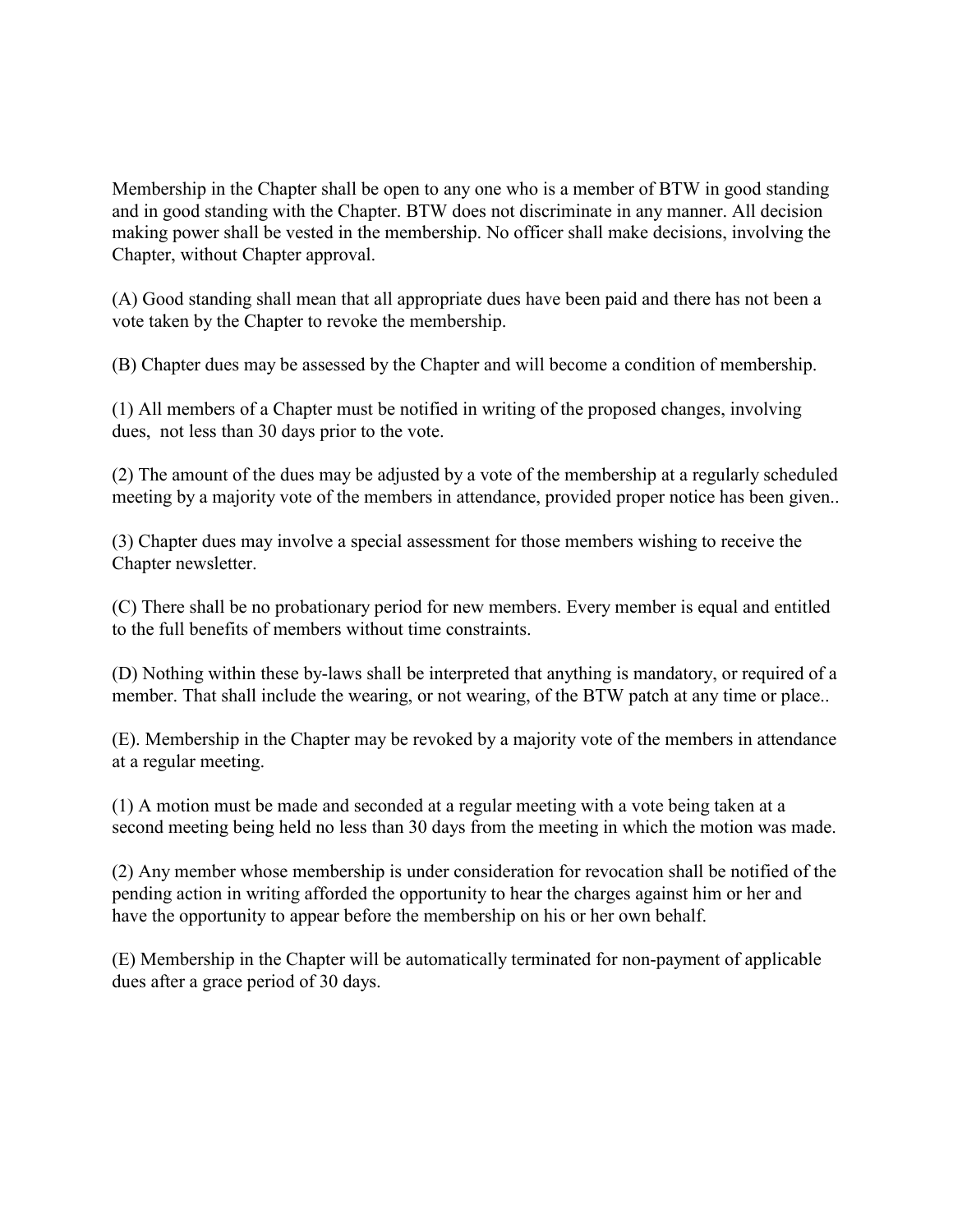#### ARTICLE IV. MEETINGS

Chapter meetings shall be held at a time and place established by the membership with a minimum of 2 meetings a year. Notification of any changes in times or places will be sent out to all members of the Chapter. Attendance at meetings and events by members is not mandatory and is not required.

#### ARTICLE V. OFFICERS AND DUTIES

The officers of the Chapter shall include the Director and whatever other officers the membership deems necessary.

#### (A) Director's Duties

The Director shall oversee all meetings of the Chapter; shall conduct all Chapter business; shall be responsible for notifying the membership of the time and place of all meetings; shall be responsible for holding at least one Chapter event each calendar year; shall collect all dues that have been accessed by the Chapter; shall be responsible to oversee all disbursement of funds owed by the Chapter; shall cause the Chapter news to be forwarded to the BTW Headquarters for publishing; and shall perform other such duties that are inherent to the running of the Chapter

#### (B) Other Positions

The Chapter may elect any other officers to assist the Director in the performance of his or her duties. No Chapter officer shall use the term "President" in their title. These other positions may include, but are not limited to:

(1 Assistant Director - Shall assist the Director in their duties and shall serve as Director in the absence of the Director

(2) Secretary - Shall keep written records of all Chapter meetings and perform other such duties as the Chapter deems necessary. In the absence of both the Director and Assistant Director, the Secretary shall chair all meetings.

(3) Treasurer - Shall be in charge of handling of all Chapter funds, shall collect and disburse any monies owed by the Chapter or to the Chapter and shall maintain a bank account, especially for Chapter funds.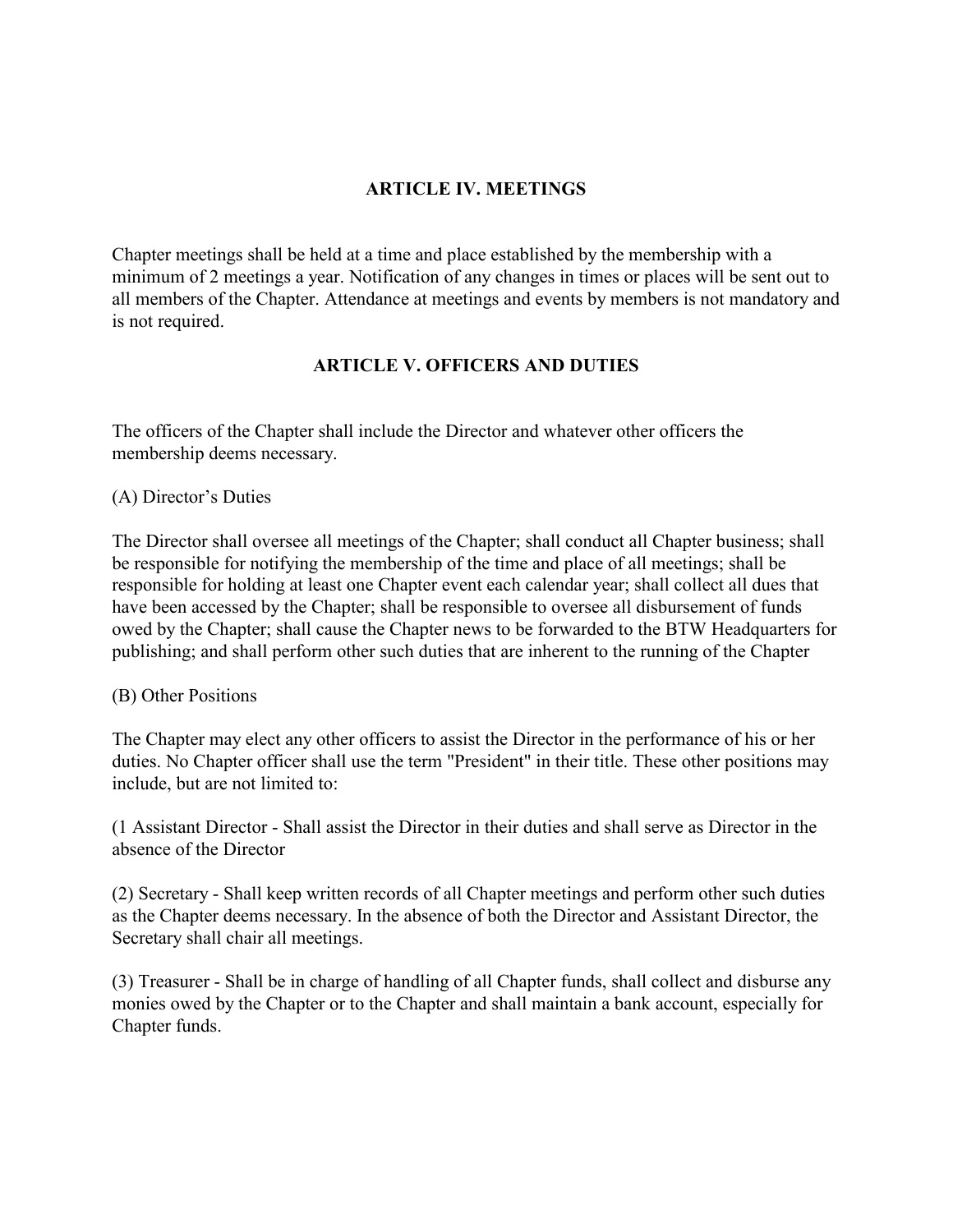(4) Activities Coordinator - Shall plan and coordinate all Chapter activities. Shall head any committee set up for the purpose of planning and holding Chapter activities.

(5) Road Captain - Shall be responsible for leading all Chapter runs and shall assist the Activities Coordinator in the setting up of Chapter events.

(6) Newsletter Editor - Shall prepare and cause to be printed and mailed the Chapter newsletter.

(7) Sergeant at Arms - Shall call all meetings to order and see that they are run in an orderly and proper manner.

(8) Merchandise Manager - Shall hold and distribute all merchandise that the Chapter holds for sale. Shall collect any money from the sale of merchandise and turn it over to the Treasurer for safe-keeping.

C. Temporary or Interim Directors

As the need arises, a temporary or interim director or contact may be appointed by either BTW headquarters, or by the State Director as they see fit. The term of the temporary or interim director shall end at such time that an elected director is selected to replace him/her.

#### ARTICLE VI. ELECTIONS

Chapter officers will be elected at a scheduled meeting of the Chapter.

(A) Notification of Elections

All members of the Chapter must be notified of any upcoming election at least 30 days before the election is held. This notification shall include a listing of all offices being voted on. Notification can be by postal mail, e-mail or phone.

#### (B) Qualification

Any member in good standing with both BTW and the Chapter will be eligible to seek and hold an office. Good standing shall mean that the member's membership has not been revoked by either BTW or by the Chapter and that all appropriate dues have been paid.

#### (C) Term Of Office

All officers will be elected for a term of at least 1 year, but in no case more than 3 years, except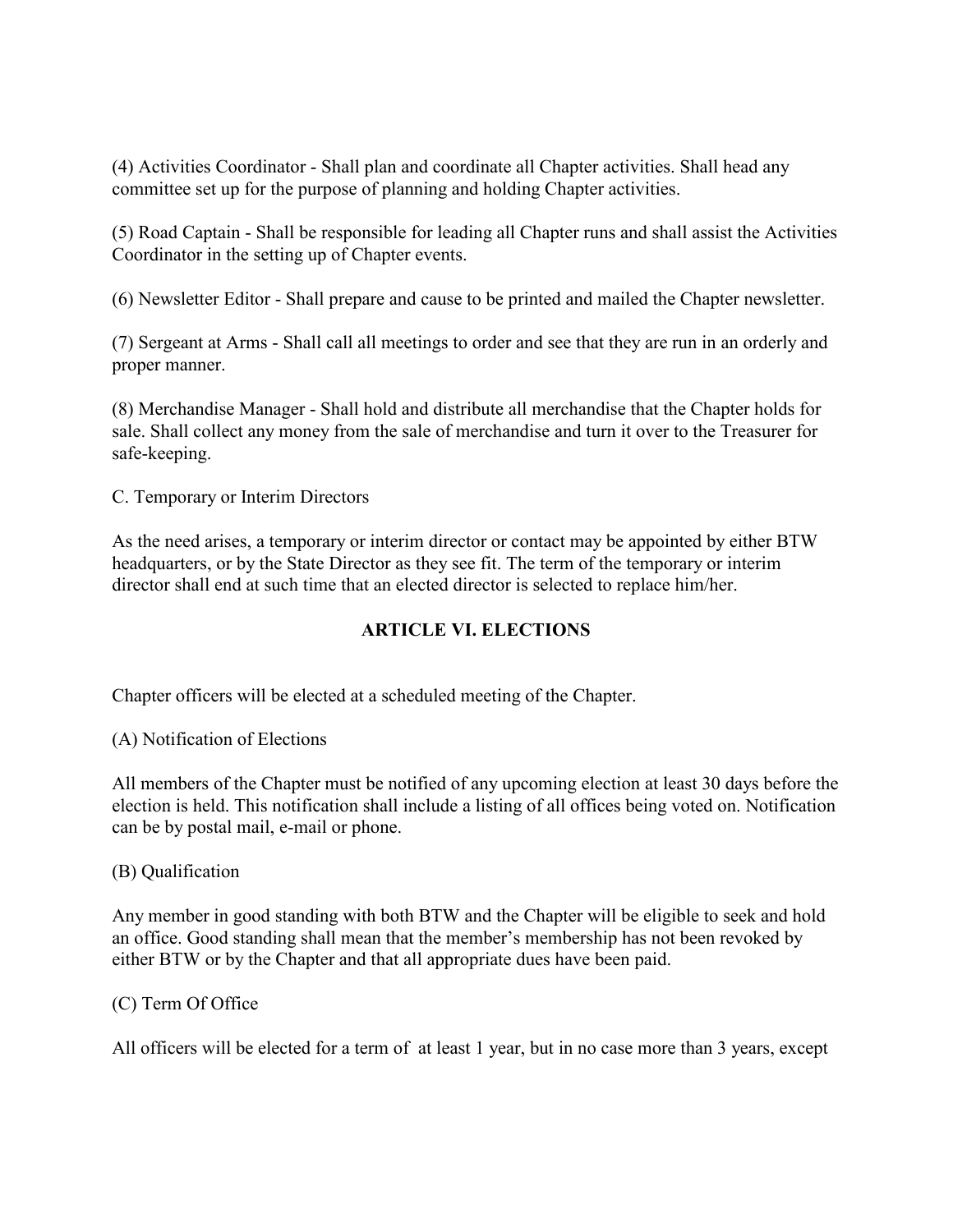in the case of an officer resigning, not being able to carry out his or her duties or being terminated by the membership, in which case the newly elected officer will serve the duration of the term of the officer he or she is replacing. Any officer may be re-elected for consecutive terms.

#### (D) Disputes

Any dispute arising from the election of officers, that cannot be satisfactorily resolved by the Members of the Chapter, will be handled by the BTW State Director. If the State Director is unable to resolve the issue, it will be turned over to the Regional Director. If the issue can not be resolved by these means, the Regional Director will take it before the Board of Directors for review.

#### (E) Recall

Any officer may be recalled by a vote of the membership.

#### (1) Just Cause

Causes for a recall shall include, but not limited to, neglect of duties, actions detrimental to the good name of the Chapter or non-payment of Chapter dues. Any member who is found not to be in good standing with BTW will be automatically recalled without a vote being taken.

#### (2) Procedure

A motion made and seconded at a meeting will be just cause to hold a recall vote. This vote shall be taken at a second meeting, which shall be held in no less than 30 days.

#### (3) Notice

The officer and all members of the Chapter will be notified, in writing, of the recall vote being taken and of the meeting date, time, and place. A brief description of the alleged charges against the officer shall be included.

#### (4) Appearance

Any officer being recalled will be afforded the opportunity to appear before the membership and answer the charges made against him or her before a vote is taken.

#### ARTICLE VII. FINANCES